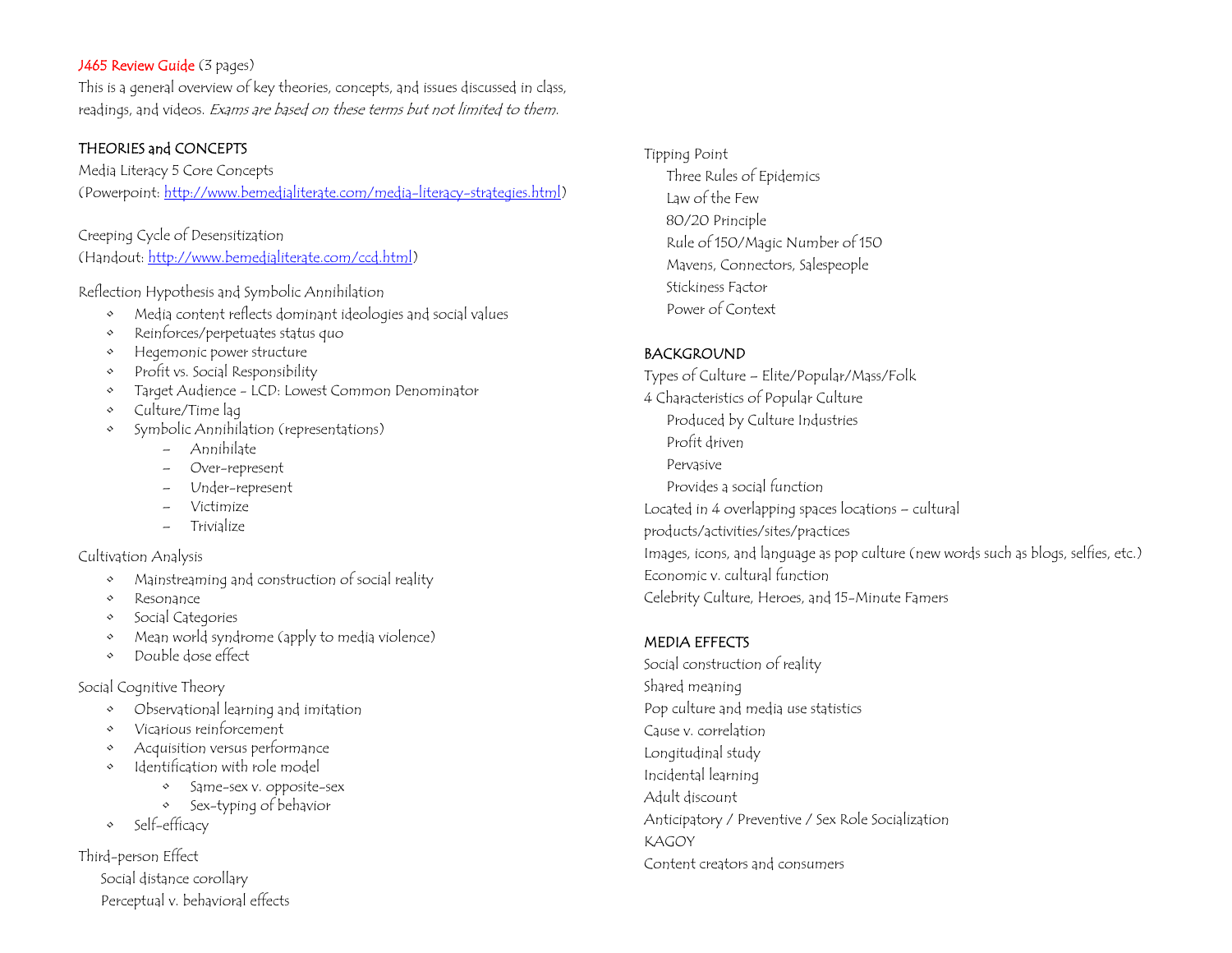# Types of Media Effects

News and violence

Race, Class, Gender and Sexual Identity Key research findings Stereotypes and self-fulfilling prophecy Bechdel Rule Media as Sex Educator: Sex, Sexuality, and Hypersexualization Hypersexualization of young girls / expectations of boys Teen sexual behavior and pregnancy – examples: "16 and Pregnant"/ "Teen Mom" Video games and Proteus Effect Social media, Sexting, etc. Substance Use and Abuse: Smoking, Drinking, and Illegal Drugs Brand choices "Media dose" response Parents v. media role models Media Culture and "Ideal" Body Standards: Thin Ideals, Muscular Bodies, Disordered Eating and Obesity Risk factors Fiji study – media role modeling + second-hand exposure Barbie Effect / "Minnie" Effect "Biggest Loser" effect Social media influence Media Violence Historical background: passive v. active audience 1930s Payne Fund Studies 1960s Bandura's Bobo Doll experiments 1972 Surgeon General Study 1990s National Television Violence Study 4 main effects of media violence Risk factors – contextual/age/behavioral/etc. Fantasy v. reality Media copycats Public Health Community: conclusions about causal connection Opposing viewpoints Catharsis effect Video games and violence "Gamergate"

Entertainment Education (EE) EE v. PSA EE effectiveness research CDC (Centers for Disease Control and Prevention) Hollywood, Health & Society @ USC Consumerism Commodity fetishism Brand loyalty Branding and rebranding Brand integration Nag factor/pester power Spending power: Generational differences Advergame Product placement Celebrity endorsements "Ordinary people" trend New marketing model: online platforms (buzz/p2p/etc.) Adcreep / ad clutter / adrage Affluenza v. voluntary simplicity Cult slacker v. downshifter Culture jamming

### MEDIA POWER and the PRODUCTION of CULTURE

Conglomerate ownership trends: consolidation Globalization Cultural Imperialism LOPP – least objectionable program principle Jumping the Shark Government agencies: FTC/FCC/Congress Power, policies, and limitations Media Ratings & Ratings Creep Key issues: Violence Indecency False and misleading advertising Exploiting children Media concentration Net neutrality Media reform movement: Freepress.net